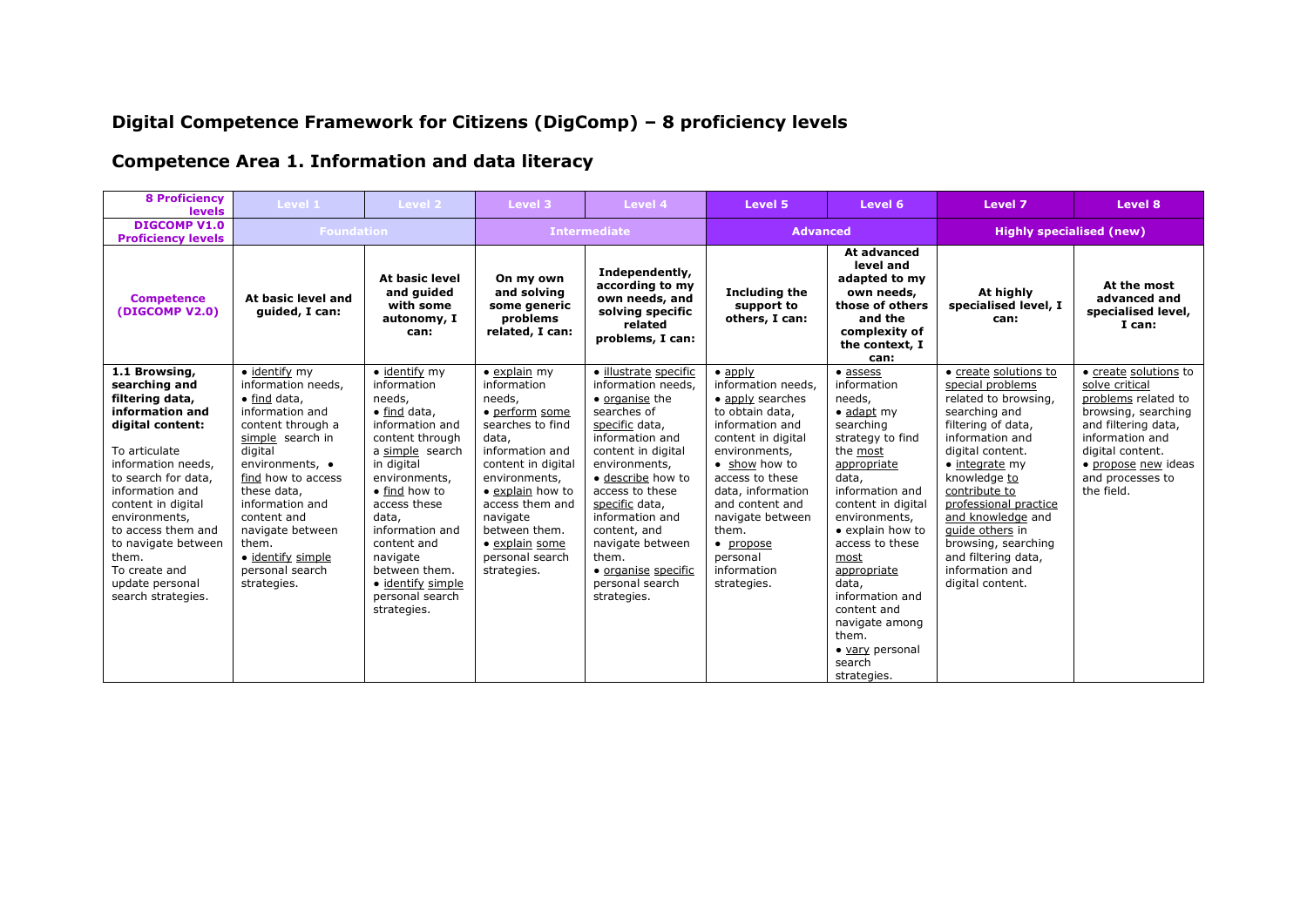| 1.2 Evaluating<br>data, information<br>and digital<br>content:<br>To analyse,<br>compare and<br>critically evaluate<br>the credibility and<br>reliability of sources<br>of data, information<br>and digital content.<br>To analyse,<br>interpret and<br>critically evaluate<br>the data,<br>information and<br>digital content. | $\bullet$ detect the<br>credibility and<br>reliability of common<br>sources of data,<br>information and<br>their digital content.                                                                                                      | $\bullet$ detect the<br>credibility and<br>reliability of<br>common sources<br>of data,<br>information and<br>their digital<br>content.                                                                                                                 | • perform the<br>analysis,<br>comparison and<br>evaluation of<br>some sources of<br>data,<br>information and<br>digital content.<br>• perform the<br>analysis,<br>interpretation<br>and evaluation<br>of some data,<br>information and<br>digital content | • perform the<br>analysis,<br>comparison and<br>evaluation of<br>specific sources of<br>data, information<br>and digital<br>content.<br>• perform the<br>analysis,<br>interpretation and<br>evaluation of<br>specific data,<br>information and<br>digital content. | $\bullet$ apply an<br>evaluation of the<br>credibility and<br>reliability of<br>different sources<br>of data,<br>information and<br>digital content.<br>$\bullet$ apply an<br>evaluation of<br>different data,<br>information and<br>digital content. | • critically<br>assess the<br>credibility and<br>reliability of<br>sources of data,<br>information and<br>digital content.<br>• critically<br>assess data,<br>information and<br>digital content.                                                 | • create solutions to<br>special problems<br>related to analysing<br>and evaluating<br>credible and reliable<br>sources of data,<br>information and<br>content in digital<br>environments.<br>$\bullet$ integrate my<br>knowledge to<br>contribute to<br>professional practices<br>and knowledge and<br>to guide others in the<br>analysis and<br>evaluation of the<br>credibility and<br>reliability of data,<br>information and<br>digital content and<br>their sources. | • create solutions<br>to solve critical<br>problems related to<br>analysing and<br>evaluating credible<br>and reliable sources<br>of data, information<br>and content in<br>digital<br>environments.<br>· propose new ideas<br>and processes to<br>the field.              |
|---------------------------------------------------------------------------------------------------------------------------------------------------------------------------------------------------------------------------------------------------------------------------------------------------------------------------------|----------------------------------------------------------------------------------------------------------------------------------------------------------------------------------------------------------------------------------------|---------------------------------------------------------------------------------------------------------------------------------------------------------------------------------------------------------------------------------------------------------|-----------------------------------------------------------------------------------------------------------------------------------------------------------------------------------------------------------------------------------------------------------|--------------------------------------------------------------------------------------------------------------------------------------------------------------------------------------------------------------------------------------------------------------------|-------------------------------------------------------------------------------------------------------------------------------------------------------------------------------------------------------------------------------------------------------|---------------------------------------------------------------------------------------------------------------------------------------------------------------------------------------------------------------------------------------------------|----------------------------------------------------------------------------------------------------------------------------------------------------------------------------------------------------------------------------------------------------------------------------------------------------------------------------------------------------------------------------------------------------------------------------------------------------------------------------|----------------------------------------------------------------------------------------------------------------------------------------------------------------------------------------------------------------------------------------------------------------------------|
| 1.3 Managing<br>data, information<br>and digital<br>content:<br>To organise, store<br>and retrieve data,<br>information, and<br>content in digital<br>environments.<br>To organise and<br>process them in a<br>structured<br>environment.                                                                                       | • identify how to<br>organise, store and<br>retrieve data,<br>information and<br>content in a simple<br>way in digital<br>environments.<br>• recognise where to<br>organise them in a<br>simple way in a<br>structured<br>environment. | · identify how to<br>organise, store<br>and retrieve<br>data,<br>information and<br>content in a<br>simple way in<br>digital<br>environments.<br>$\bullet$ recognise<br>where to<br>organise them in<br>a simple way in<br>a structured<br>environment. | · select data,<br>information and<br>content in order<br>to organise,<br>store and<br>retrieve some of<br>them in digital<br>environments.<br>· organise some<br>of them in a<br>structured<br>environment.                                               | • organise specific<br>information, data<br>and content to be<br>easily stored and<br>retrieved.<br>• organise specific<br>information, data<br>and content in a<br>structured<br>environment.                                                                     | • operate with<br>information, data<br>and content for<br>their easier<br>organisation,<br>storage and<br>retrieval.<br>• carry out their<br>organisation and<br>processing in a<br>structured<br>environment.                                        | • adapt the<br>management of<br>information,<br>data and content<br>for the most<br>appropriate easy<br>retrieval and<br>storage.<br>• adapt them to<br>be organised<br>and processed in<br>the most<br>appropriate<br>structured<br>environment. | • create solutions to<br>special problems<br>related to managing<br>data, information,<br>and content for their<br>organisation, storage<br>and retrieval in a<br>structured digital<br>environment.<br>· integrate my<br>knowledge to<br>contribute to<br>professional practices<br>and knowledge and<br>to guide others in<br>managing data,<br>information and<br>digital content in a<br>structured digital<br>environment.                                            | • create solutions<br>to solve critical<br>problems related to<br>managing data,<br>information, and<br>content for their<br>organisation,<br>storage and<br>retrieval in a<br>structured digital<br>environment.<br>• propose new ideas<br>and processes to<br>the field. |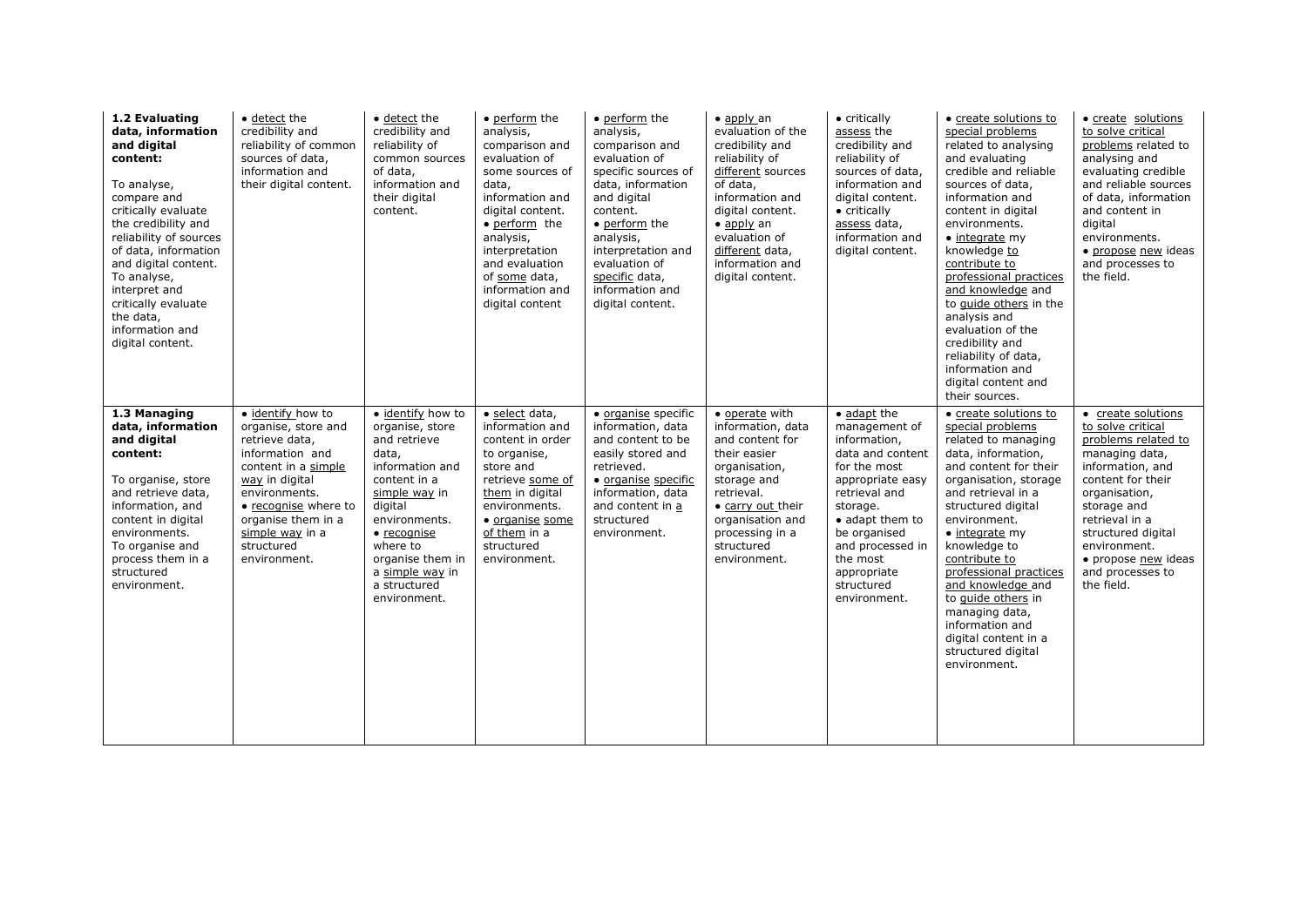| <b>Competence Area 2. Communication and collaboration</b> |  |  |
|-----------------------------------------------------------|--|--|
|-----------------------------------------------------------|--|--|

| <b>8 Proficiency</b><br><b>levels</b>                                                                                                                                                                                                                                    | Level 1                                                                                                                                                                              | Level 2                                                                                                                                                                                               | Level 3                                                                                                                                                                                                                                                                                                                         | Level 4                                                                                                                                                                                                                                                                                                                                             | Level 5                                                                                                                                                                                                                                                                                                                    | Level 6                                                                                                                                                                                                                                                       | Level 7                                                                                                                                                                                                                                                                                                                           | Level 8                                                                                                                                                                                                            |
|--------------------------------------------------------------------------------------------------------------------------------------------------------------------------------------------------------------------------------------------------------------------------|--------------------------------------------------------------------------------------------------------------------------------------------------------------------------------------|-------------------------------------------------------------------------------------------------------------------------------------------------------------------------------------------------------|---------------------------------------------------------------------------------------------------------------------------------------------------------------------------------------------------------------------------------------------------------------------------------------------------------------------------------|-----------------------------------------------------------------------------------------------------------------------------------------------------------------------------------------------------------------------------------------------------------------------------------------------------------------------------------------------------|----------------------------------------------------------------------------------------------------------------------------------------------------------------------------------------------------------------------------------------------------------------------------------------------------------------------------|---------------------------------------------------------------------------------------------------------------------------------------------------------------------------------------------------------------------------------------------------------------|-----------------------------------------------------------------------------------------------------------------------------------------------------------------------------------------------------------------------------------------------------------------------------------------------------------------------------------|--------------------------------------------------------------------------------------------------------------------------------------------------------------------------------------------------------------------|
| <b>DIGCOMP V1.0</b><br><b>Proficiency levels</b>                                                                                                                                                                                                                         | <b>Foundation</b>                                                                                                                                                                    |                                                                                                                                                                                                       |                                                                                                                                                                                                                                                                                                                                 | <b>Intermediate</b>                                                                                                                                                                                                                                                                                                                                 | <b>Advanced</b>                                                                                                                                                                                                                                                                                                            |                                                                                                                                                                                                                                                               | <b>Highly specialised (new)</b>                                                                                                                                                                                                                                                                                                   |                                                                                                                                                                                                                    |
| <b>Competence</b><br>(DIGCOMP V2.0)                                                                                                                                                                                                                                      | At basic level and<br>quided, I can:                                                                                                                                                 | At basic level<br>and quided<br>with some<br>autonomy, I<br>can:                                                                                                                                      | On my own<br>and solving<br>some generic<br>problems<br>related, I can:                                                                                                                                                                                                                                                         | Independently,<br>according to my<br>own needs, and<br>solving specific<br>related<br>problems, I can:                                                                                                                                                                                                                                              | <b>Including the</b><br>support to<br>others, I can:                                                                                                                                                                                                                                                                       | At advanced<br>level and<br>adapted to my<br>own needs,<br>those of others<br>and the<br>complexity of<br>the context, I<br>can:                                                                                                                              | At highly<br>specialised level, I<br>can:                                                                                                                                                                                                                                                                                         | At the most<br>advanced and<br>specialised level,<br>I can:                                                                                                                                                        |
| 2.1 Interacting<br>through digital<br>technologies:<br>To interact through<br>a variety of digital<br>technologies and<br>to understand<br>appropriate digital<br>communication<br>means for a given<br>context.                                                         | · select simple<br>digital technologies<br>to interact, and<br>$\bullet$ identify<br>appropriate simple<br>communication<br>means for a given<br>context.                            | · select simple<br>digital<br>technologies to<br>interact, and<br>• identify<br>appropriate<br>simple<br>communication<br>means for a<br>given context.                                               | $\bullet$ perform<br>interactions with<br>some digital<br>technologies,<br>and<br>• select a range<br>of some<br>appropriate<br>digital<br>communication<br>means for a<br>given context.                                                                                                                                       | · manipulate a<br>variety of specific<br>digital<br>technologies to<br>interact, and<br>• select a variety<br>of specific<br>appropriate digital<br>communication<br>means for a given<br>context.                                                                                                                                                  | · operate through<br>a variety of digital<br>technologies in<br>order to interact,<br>• show others the<br>most appropriate<br>digital<br>communication<br>means for a given<br>context                                                                                                                                    | · adapt a variety<br>of digital<br>technologies for<br>the most<br>appropriate<br>interaction, and<br>· adapt the<br>most<br>appropriate<br>communication<br>means for a<br>given context.                                                                    | • create solutions to<br>special problems<br>related to interacting<br>through digital<br>technologies and<br>digital communication<br>means.<br>$\bullet$ integrate my<br>knowledge to<br>contribute to<br>professional practices<br>and knowledge and to<br>guide others in the<br>interaction through<br>digital technologies. | • create solutions<br>to solve critical<br>problems related to<br>interacting through<br>digital technologies<br>and digital<br>communication<br>means<br>• propose new<br>ideas and<br>processes to the<br>field. |
| 2.2 Sharing<br>through digital<br>technologies:<br>To share data,<br>information and<br>digital content with<br>others through<br>appropriate digital<br>technologies.<br>To act as an<br>intermediary,<br>to know about<br>referencing and<br>attribution<br>practices. | • recognise simple<br>appropriate digital<br>technologies to<br>share data,<br>information and<br>digital content.<br>· identify simple<br>referencing and<br>attribution practices. | $\bullet$ recognise<br>simple<br>appropriate<br>digital<br>technologies to<br>share data,<br>information and<br>digital content.<br>· identify simple<br>referencing and<br>attribution<br>practices. | · select some<br>appropriate<br>digital<br>technologies to<br>share data,<br>information and<br>digital content.<br>• explain how to<br>act as an<br>intermediary for<br>sharing<br>information and<br>content through<br>some digital<br>technologies,<br>· illustrate<br>some<br>referencing and<br>attribution<br>practices. | • manipulate<br>specific and<br>appropriate digital<br>technologies to<br>share data,<br>information and<br>digital content.<br>• explain how to<br>act as an<br>intermediary for<br>sharing<br>information and<br>content through<br>specific digital<br>technologies,<br>· illustrate<br>specific<br>referencing and<br>attribution<br>practices. | · share data,<br>information and<br>digital content<br>through a variety<br>of appropriate<br>digital tools,<br>• show others how<br>to act as an<br>intermediary for<br>sharing<br>information and<br>content through<br>digital<br>technologies.<br>• apply a variety<br>of referencing and<br>attribution<br>practices. | • determine the<br>most<br>appropriate<br>digital<br>technologies to<br>share<br>information and<br>content.<br>$\bullet$ adapt my<br>intermediation<br>role,<br>• vary the use of<br>the more<br>appropriate<br>referencing and<br>attribution<br>practices. | • create solutions to<br>special problems<br>related to sharing<br>through digital<br>technologies.<br>$\bullet$ integrate my<br>knowledge to<br>contribute to<br>professional practices<br>and knowledge and<br>guide others in<br>sharing through<br>digital technologies.                                                      | • create solutions<br>to solve critical<br>problems related to<br>sharing through<br>digital<br>technologies.<br>• propose new<br>ideas and<br>processes to the<br>field.                                          |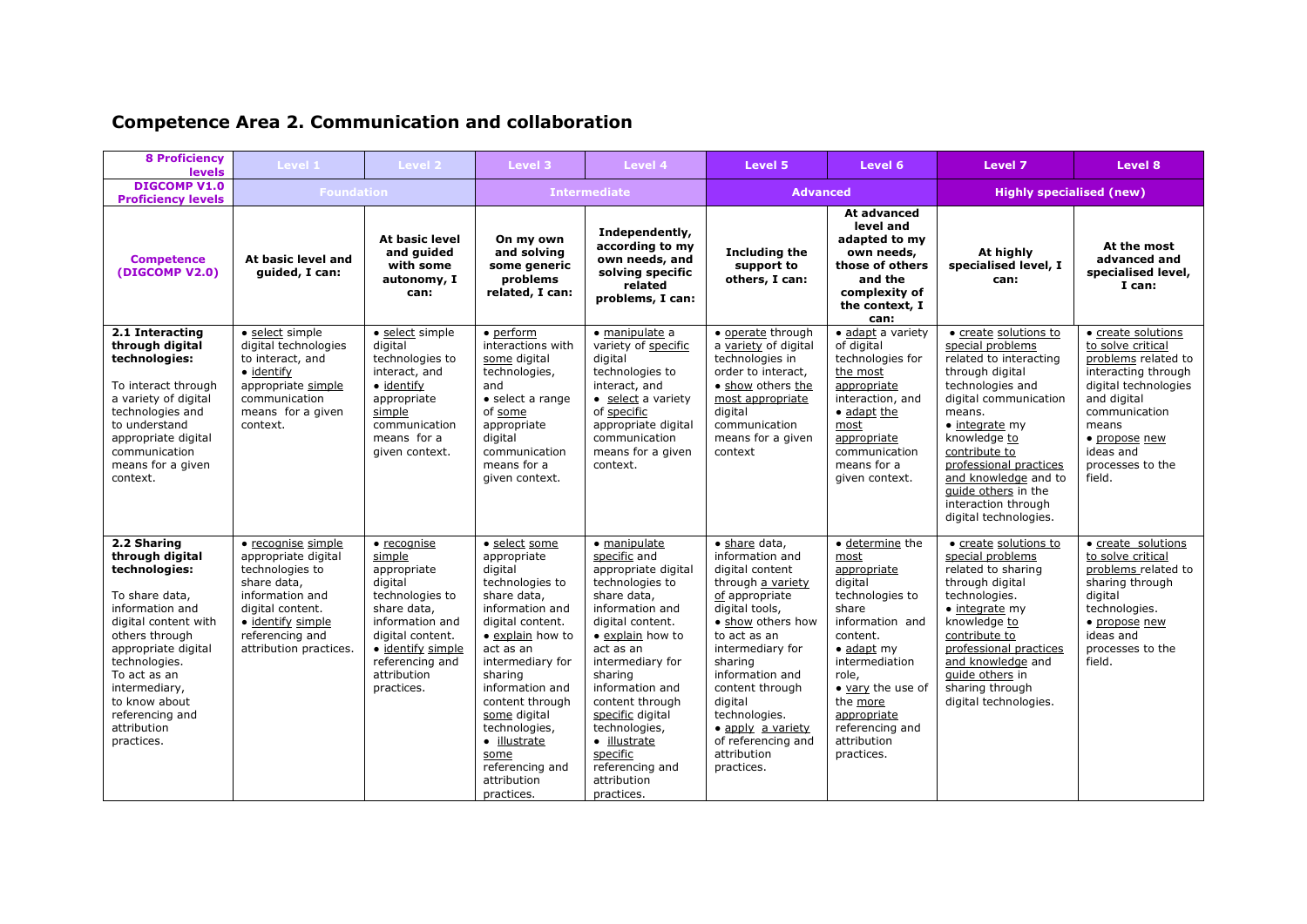| 2.3 Engaging in<br>citizenship<br>through digital<br>technologies:<br>To participate in<br>society through the<br>use of public and<br>private digital<br>services.<br>To seek<br>opportunities for<br>self-empowerment<br>and for participatory<br>citizenship through<br>appropriate digital<br>technologies. | • identify simple<br>digital services in<br>order to participate<br>in society.<br>$\bullet$ I can recognise<br>simple appropriate<br>digital technologies<br>to empower myself<br>and to participate in<br>society as a citizen. | $\bullet$ identify<br>simple digital<br>services in order<br>to participate in<br>society.<br>$\bullet$ recognise<br>simple<br>appropriate<br>digital<br>technologies to<br>empower myself<br>and to<br>participate in<br>society as a<br>citizen. | • select some<br>digital services<br>in order to<br>participate in<br>society.<br>• indicate some<br>appropriate<br>digital<br>technologies to<br>empower myself<br>and to<br>participate in<br>society as a<br>citizen. | • select specific<br>digital services in<br>order to<br>participate in<br>society.<br>· discuss on<br>specific<br>appropriate digital<br>technologies to<br>empower myself<br>and to participate<br>in society as a<br>citizen. | • propose different<br>digital services to<br>participate in<br>society.<br>• use appropriate<br>digital<br>technologies to<br>empower myself<br>and to participate<br>in society as a<br>citizen. | • vary the use of<br>the most<br>appropriate<br>digital services<br>in order to<br>participate in<br>society.<br>• vary the use of<br>the most<br>appropriate<br>digital<br>technologies to<br>empower myself<br>and to<br>participate in<br>society as a<br>citizen.           | • create solutions to<br>special problems<br>related to engaging in<br>citizenship through<br>digital technologies.<br>$\bullet$ integrate my<br>knowledge to<br>contribute to<br>professional practices<br>and knowledge and<br>quide others in<br>engaging in<br>citizenship through<br>digital technologies.                                                                                            | • create solutions<br>to solve critical<br>problems related to<br>engaging in<br>citizenship through<br>digital<br>technologies.<br>• propose new<br>ideas and<br>processes to the<br>field.                                                                                                   |
|-----------------------------------------------------------------------------------------------------------------------------------------------------------------------------------------------------------------------------------------------------------------------------------------------------------------|-----------------------------------------------------------------------------------------------------------------------------------------------------------------------------------------------------------------------------------|----------------------------------------------------------------------------------------------------------------------------------------------------------------------------------------------------------------------------------------------------|--------------------------------------------------------------------------------------------------------------------------------------------------------------------------------------------------------------------------|---------------------------------------------------------------------------------------------------------------------------------------------------------------------------------------------------------------------------------|----------------------------------------------------------------------------------------------------------------------------------------------------------------------------------------------------|---------------------------------------------------------------------------------------------------------------------------------------------------------------------------------------------------------------------------------------------------------------------------------|------------------------------------------------------------------------------------------------------------------------------------------------------------------------------------------------------------------------------------------------------------------------------------------------------------------------------------------------------------------------------------------------------------|------------------------------------------------------------------------------------------------------------------------------------------------------------------------------------------------------------------------------------------------------------------------------------------------|
| 2.4 Collaborating<br>through digital<br>technologies:<br>To use digital tools<br>and technologies for<br>collaborative<br>processes, and for<br>co-construction and<br>co-creation of data,<br>resources and<br>knowledge.                                                                                      | • choose simple<br>digital tools and<br>technologies for<br>collaborative<br>processes.                                                                                                                                           | • choose simple<br>digital tools and<br>technologies for<br>collaborative<br>processes.                                                                                                                                                            | • select some<br>digital tools and<br>technologies for<br>collaborative<br>processes.                                                                                                                                    | • select specific<br>digital tools and<br>technologies for<br>collaborative<br>processes.                                                                                                                                       | • propose different<br>digital tools and<br>technologies for<br>collaborative<br>processes.                                                                                                        | • vary the use of<br>the most<br>appropriate<br>digital tools and<br>technologies for<br>collaborative<br>processes.<br>• choose the<br>most<br>appropriate<br>digital tools and<br>technologies for<br>co-constructing<br>and co-creating<br>data, resources<br>and knowlegde. | • create solutions to<br>special problems<br>related to using<br>collaborative<br>processes and co-<br>construction and co-<br>creation of data,<br>resources and<br>knowledge through<br>digital tools and<br>technologies.<br>$\bullet$ integrate my<br>knowledge to<br>contribute to<br>professional practice<br>and knowledge and<br>quide others in<br>collaborating through<br>digital technologies. | • create solutions<br>to solve critical<br>problems related to<br>using collaborative<br>processes and co-<br>construction and<br>co-creation of data,<br>resources and<br>knowledge through<br>digital tools and<br>technologies.<br>• propose new<br>ideas and<br>processes to the<br>field. |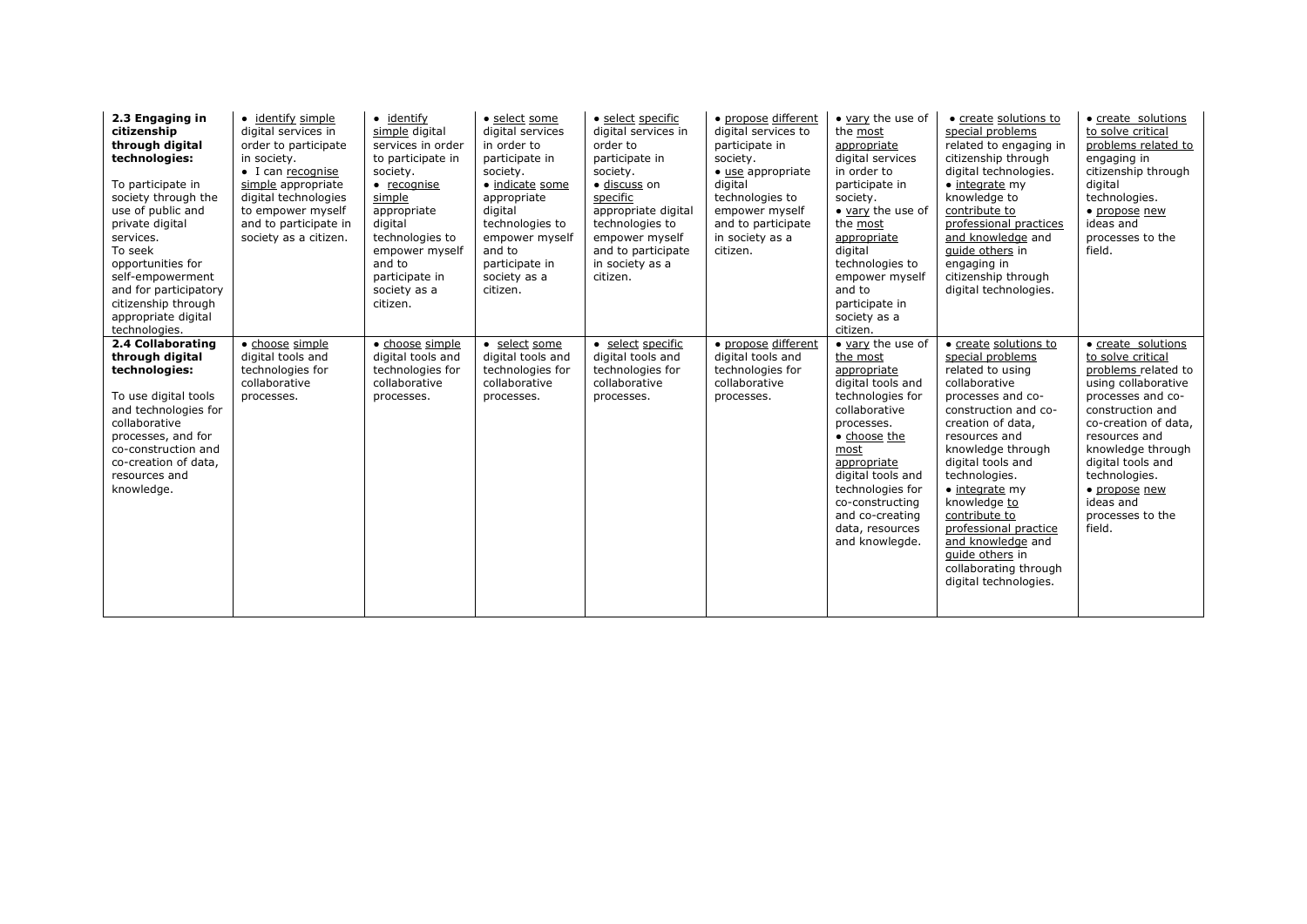| 2.5 Netiquette:<br>To be aware of<br>behavioural norms<br>and know -how<br>while using digital<br>technologies and<br>interacting in digital<br>environments.<br>To adapt<br>communication<br>strategies to the<br>specific audience<br>and<br>to be aware of<br>cultural and<br>qenerational<br>diversity in digital<br>environments. | · differentiate<br>simple behavioural<br>norms and know-<br>how while using<br>digital technologies<br>and interacting in<br>digital<br>environments.<br>• choose simple<br>communication<br>modes and<br>strategies adapted<br>to an audience and<br>· differentiate<br>simple cultural and<br>generational<br>diversity aspects to<br>consider in digital<br>environments. | • differentiate<br>simple<br>behavioural<br>norms and<br>know-how while<br>using digital<br>technologies and<br>interacting in<br>digital<br>environments.<br>• choose simple<br>communication<br>modes and<br>strategies<br>adapted to an<br>audience and<br>· differentiate<br>simple cultural<br>and generational<br>diversity aspects<br>to consider in<br>digital<br>environments. | · clarify some<br>behavioural<br>norms and<br>know-how while<br>using digital<br>technologies and<br>interacting in<br>digital<br>environments.<br>• express some<br>communication<br>strategies<br>adapted to an<br>audience and<br>· describe some<br>cultural and<br>generational<br>diversity aspects<br>to consider in<br>digital<br>environments. | · discuss on<br>specific<br>behavioural norms<br>and know-how<br>while using digital<br>technologies and<br>interacting in<br>digital<br>environments.<br>· discuss specific<br>communication<br>strategies adapted<br>to an audience<br>and<br>· discuss specific<br>cultural and<br>generational<br>diversity aspects<br>to consider in<br>digital<br>environments. | • apply different<br>behavioural norms<br>and know-how<br>while using digital<br>technologies and<br>interacting in<br>digital<br>environments.<br>• apply different<br>communication<br>strategies in<br>digital<br>environments<br>adapted to an<br>audience and<br>• apply different<br>cultural and<br>qenerational<br>diversity aspects<br>to consider in<br>digital<br>environments. | • adapt the<br>most<br>appropriate<br>behavioural<br>norms and<br>know-how while<br>using digital<br>technologies and<br>interacting in<br>digital<br>environments.<br>• adapt the<br>most<br>appropriate<br>communication<br>strategies in<br>digital<br>environments to<br>an audience and<br>• apply different<br>cultural and<br>qenerational<br>diversity aspects<br>in digital<br>environments. | • create solutions to<br>special problems<br>related to digital<br>etiquettes respectful<br>to different audiences<br>and cultural and<br>generational diversity.<br>$\bullet$ integrate my<br>knowledge to<br>contribute to<br>professional practice<br>and knowledge and<br>guide others in digital<br>etiquette. | • create solutions<br>to solve critical<br>problems related to<br>digital etiquettes<br>respectful to<br>different audiences<br>and cultural and<br>qenerational<br>diversity.<br>• propose new<br>ideas and<br>processes to the<br>field. |
|----------------------------------------------------------------------------------------------------------------------------------------------------------------------------------------------------------------------------------------------------------------------------------------------------------------------------------------|------------------------------------------------------------------------------------------------------------------------------------------------------------------------------------------------------------------------------------------------------------------------------------------------------------------------------------------------------------------------------|-----------------------------------------------------------------------------------------------------------------------------------------------------------------------------------------------------------------------------------------------------------------------------------------------------------------------------------------------------------------------------------------|---------------------------------------------------------------------------------------------------------------------------------------------------------------------------------------------------------------------------------------------------------------------------------------------------------------------------------------------------------|-----------------------------------------------------------------------------------------------------------------------------------------------------------------------------------------------------------------------------------------------------------------------------------------------------------------------------------------------------------------------|--------------------------------------------------------------------------------------------------------------------------------------------------------------------------------------------------------------------------------------------------------------------------------------------------------------------------------------------------------------------------------------------|-------------------------------------------------------------------------------------------------------------------------------------------------------------------------------------------------------------------------------------------------------------------------------------------------------------------------------------------------------------------------------------------------------|---------------------------------------------------------------------------------------------------------------------------------------------------------------------------------------------------------------------------------------------------------------------------------------------------------------------|--------------------------------------------------------------------------------------------------------------------------------------------------------------------------------------------------------------------------------------------|
| 2.6 Managing<br>digital identity:<br>To create, and<br>manage one or<br>multiple digital<br>identities,<br>to be able to protect<br>one's own<br>reputation,<br>to deal with the<br>data that one<br>produces through<br>several digital tools,<br>environments and<br>services.                                                       | · identify a digital<br>identity,<br>· describe simple<br>ways to protect my<br>reputation online,<br>• recognise simple<br>data I have<br>produced through<br>some digital tools,<br>environments or<br>services.                                                                                                                                                           | $\bullet$ identify a<br>digital identity,<br>$\bullet$ describe<br>simple ways to<br>protect my<br>reputation<br>online,<br>$\bullet$ recognise<br>simple data I<br>have produced<br>through some<br>digital tools,<br>environments or<br>services.                                                                                                                                     | · discriminate a<br>range of some<br>digital identities,<br>• explain some<br>ways to protect<br>my reputation<br>online,<br>· indicate some<br>data I have<br>produced<br>through some<br>digital tools,<br>environments or<br>services.                                                                                                               | · display a variety<br>of specific digital<br>identities,<br>· discuss specific<br>ways to protect<br>my reputation<br>online,<br>• manipulate<br>specific data I<br>have produced<br>through some<br>digital tools,<br>environments or<br>services.                                                                                                                  | · use a variety of<br>digital identities,<br>• apply different<br>ways to protect<br>my reputation<br>online,<br>• use data I<br>produced through<br>several digital<br>tools environment<br>and services.                                                                                                                                                                                 | · discriminate<br>multiple digital<br>identities,<br>• explain the<br>more<br>appropriate<br>ways to protect<br>one's own<br>reputation,<br>$\bullet$ change the<br>data produced<br>through several<br>tools,<br>environments<br>and services.                                                                                                                                                       | • create solutions to<br>special problems<br>related to managing<br>digital identities and<br>protection of people's<br>online reputation.<br>$\bullet$ integrate my<br>knowledge to<br>contribute to<br>professional practice<br>and knowledge and<br>quide others in<br>managing digital<br>identity.             | • create solutions<br>to solve critical<br>problems related to<br>managing digital<br>identities and<br>protection of<br>people's online<br>reputation.<br>• propose new<br>ideas and<br>processes to the<br>field.                        |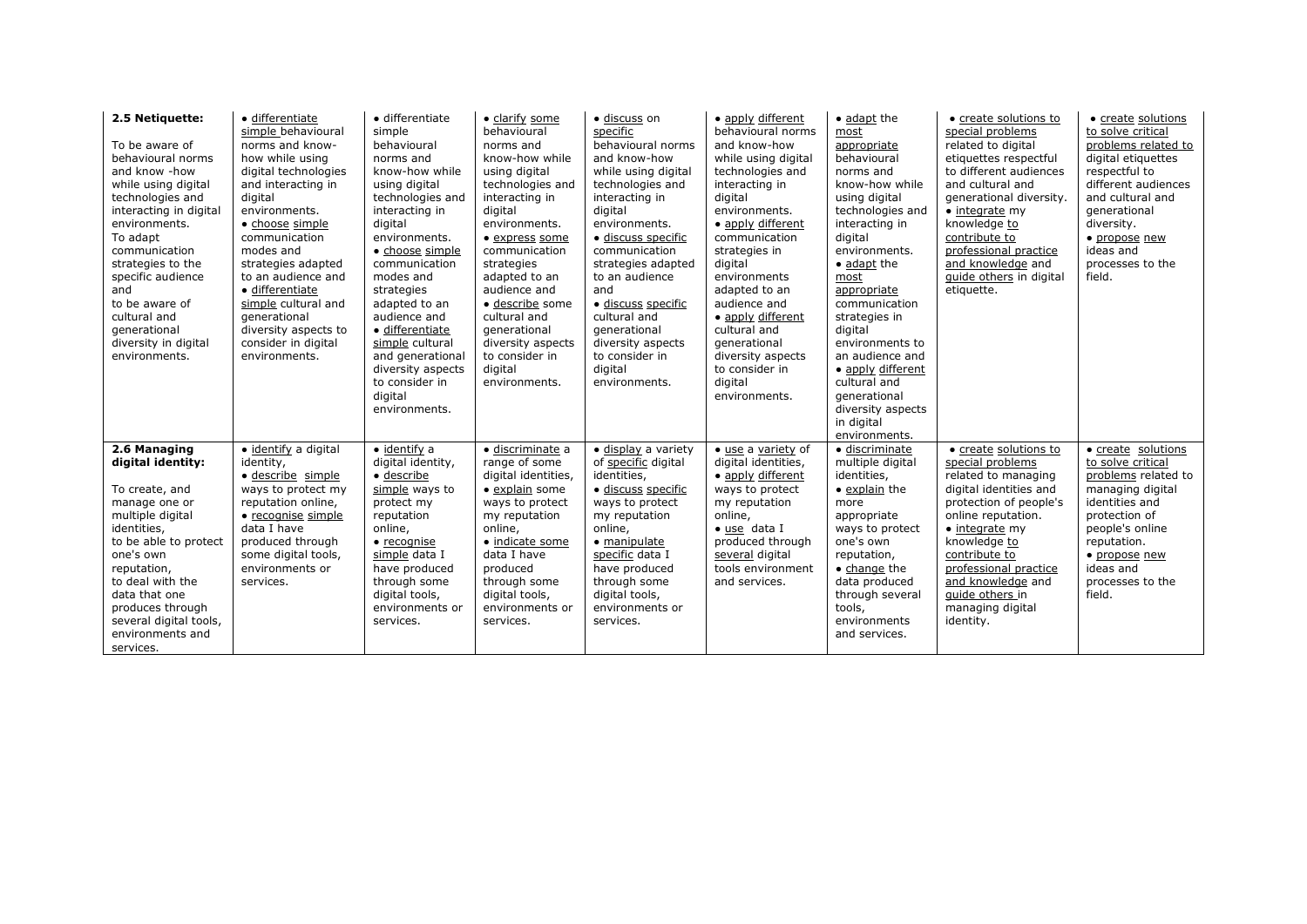# **Competence Area 3. Digital content creation**

| <b>8 Proficiency</b><br><b>levels</b>                                                                                                                                                                                                                       | Level 1                                                                                                                                                  | Level 2                                                                                                                                                     | Level 3                                                                                                                                                            | Level 4                                                                                                                                            | Level 5                                                                                                                                                                                 | Level 6                                                                                                                                                                                     | Level 7                                                                                                                                                                                                                                                                                                                                                                                    | Level 8                                                                                                                                                                                                                                                                             |
|-------------------------------------------------------------------------------------------------------------------------------------------------------------------------------------------------------------------------------------------------------------|----------------------------------------------------------------------------------------------------------------------------------------------------------|-------------------------------------------------------------------------------------------------------------------------------------------------------------|--------------------------------------------------------------------------------------------------------------------------------------------------------------------|----------------------------------------------------------------------------------------------------------------------------------------------------|-----------------------------------------------------------------------------------------------------------------------------------------------------------------------------------------|---------------------------------------------------------------------------------------------------------------------------------------------------------------------------------------------|--------------------------------------------------------------------------------------------------------------------------------------------------------------------------------------------------------------------------------------------------------------------------------------------------------------------------------------------------------------------------------------------|-------------------------------------------------------------------------------------------------------------------------------------------------------------------------------------------------------------------------------------------------------------------------------------|
| <b>DIGCOMP V1.0</b><br><b>Proficiency levels</b>                                                                                                                                                                                                            | <b>Foundation</b>                                                                                                                                        |                                                                                                                                                             | <b>Intermediate</b>                                                                                                                                                |                                                                                                                                                    | <b>Advanced</b>                                                                                                                                                                         |                                                                                                                                                                                             |                                                                                                                                                                                                                                                                                                                                                                                            | <b>Highly specialised (new)</b>                                                                                                                                                                                                                                                     |
| <b>Competence</b><br>(DIGCOMP V2.0)                                                                                                                                                                                                                         | At basic level and<br>quided, I can:                                                                                                                     | At basic level<br>and quided<br>with some<br>autonomy, I<br>can:                                                                                            | On my own<br>and solving<br>some generic<br>problems<br>related, I can:                                                                                            | Independently,<br>according to my<br>own needs, and<br>solving specific<br>related<br>problems, I can:                                             | <b>Including the</b><br>support to<br>others, I can:                                                                                                                                    | At advanced<br>level and<br>adapted to my<br>own needs,<br>those of others<br>and the<br>complexity of<br>the context, I<br>can:                                                            | At highly<br>specialised level, I<br>can:                                                                                                                                                                                                                                                                                                                                                  | At the most<br>advanced and<br>specialised level, I<br>can:                                                                                                                                                                                                                         |
| 3.1 Developing<br>content:<br>To create and edit<br>digital content in<br>different formats,<br>to express oneself<br>through digital<br>means.                                                                                                             | · identify ways to<br>create and edit<br>simple content in<br>simple formats,<br>• choose how I<br>express myself<br>through simple<br>digital means.    | • identify ways<br>to create and<br>edit simple<br>content in<br>simple formats,<br>• choose how I<br>express myself<br>through simple<br>digital means.    | · indicate ways<br>to create and<br>edit some<br>content in some<br>formats,<br>· express myself<br>through some<br>digital means.                                 | · indicate ways to<br>create and edit<br>specific content in<br>specific formats,<br>• express myself<br>through specific<br>digital means.        | · show ways to<br>create and edit<br>content in<br>different formats,<br>• show ways to<br>express myself<br>through digital<br>means.                                                  | $\bullet$ change<br>content using<br>the most<br>appropriate<br>formats,<br>$\bullet$ adapt the<br>expression of<br>myself using the<br>most<br>appropriate<br>digital means.               | • create solutions to<br>special problems<br>related to content<br>creation and edition<br>in different formats,<br>and self-expression<br>through digital<br>means.<br>$\bullet$ integrate my<br>knowledge to<br>contribute to<br>professional practice<br>and knowledge and<br>quide others in<br>developing content.                                                                    | • create solutions to<br>solve critical<br>problems related to<br>content creation and<br>edition in different<br>formats, and self-<br>expression through<br>digital means.<br>· propose new ideas<br>and processes to the<br>field.                                               |
| 3.2 Integrating<br>and re-<br>elaborating digital<br>content:<br>To modify, refine,<br>improve and<br>integrate<br>information and<br>content into an<br>existing body of<br>knowledge to create<br>new, original and<br>relevant content<br>and knowledge. | • select ways to<br>modify, refine,<br>improve and<br>integrate simple<br>items of new content<br>and information to<br>create new and<br>original ones. | • select ways to<br>modify, refine,<br>improve and<br>integrate simple<br>items of new<br>content and<br>information to<br>create new and<br>original ones. | $\bullet$ explain ways<br>to modify,<br>refine, improve<br>and integrate<br>some items of<br>new content and<br>information to<br>create new and<br>original ones. | · discuss ways to<br>modify, refine,<br>improve and<br>integrate specific<br>new content and<br>information to<br>create new and<br>original ones. | • operate with<br>new different<br>items of content<br>and information,<br>modifying,<br>refining, improving<br>and integrating<br>them in order to<br>create new and<br>original ones. | • assess the<br>most<br>appropriate<br>ways to modify,<br>refine, improve<br>and integrate<br>specific new<br>items of content<br>and information<br>to create new<br>and original<br>ones. | · create solutions to<br>special problems<br>related to modifying,<br>refining, improving<br>and integrating new<br>content and<br>information into<br>existing knowledge<br>to create new and<br>original ones.<br>$\bullet$ integrate my<br>knowledge to<br>contribute to<br>professional practice<br>and knowledge and<br>guide others in<br>integrating and re-<br>elaborating content | • create solutions to<br>solve critical<br>problems related to<br>modifying, refining,<br>improving and<br>integrating new<br>content and<br>information into<br>existing knowledge<br>to create new and<br>original ones.<br>· propose new ideas<br>and processes to the<br>field. |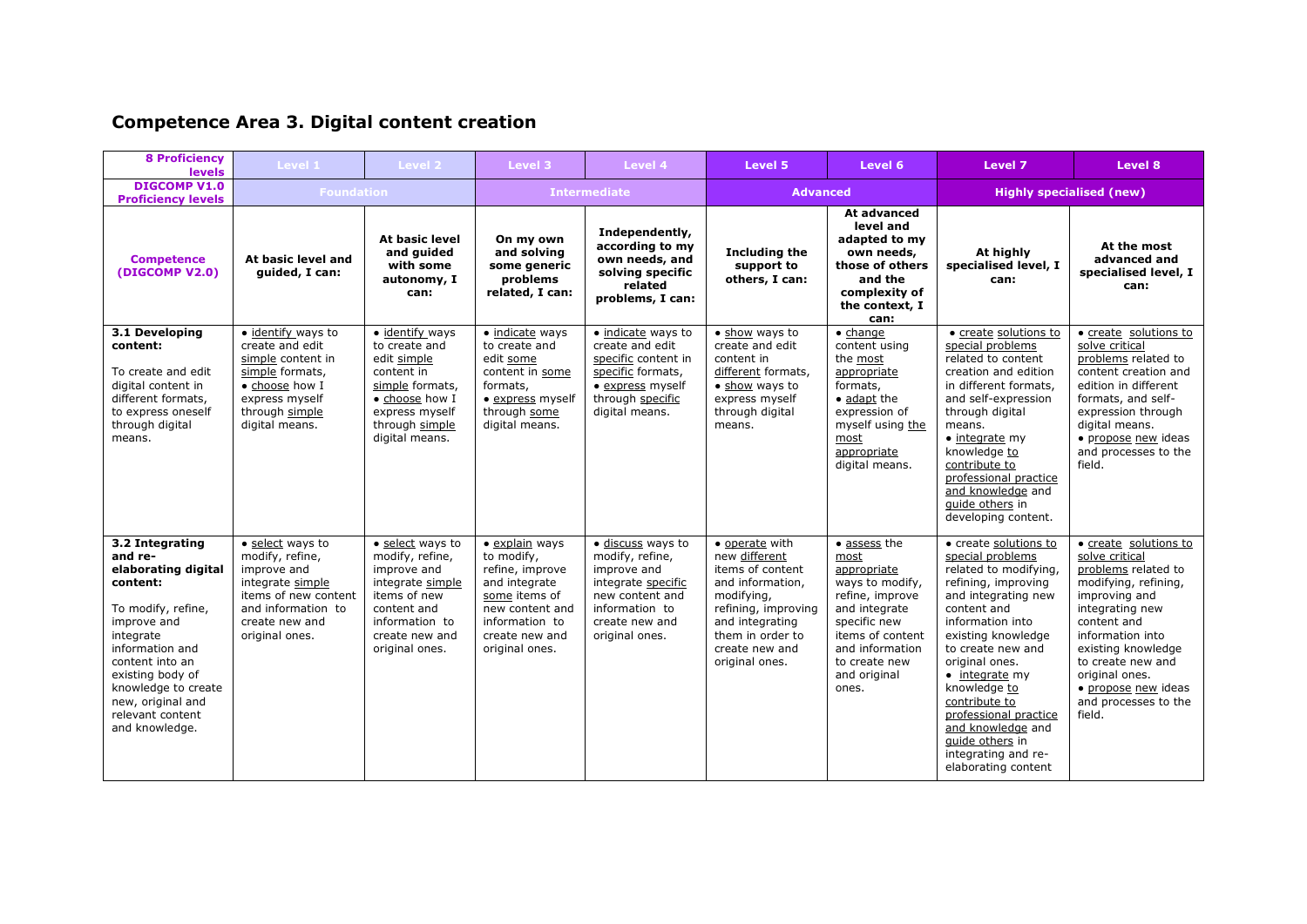| 3.3 Copyright and<br>licenses:<br>To understand how<br>copyright and<br>licenses apply to<br>data, digital<br>information and<br>content.                                         | · identify simple<br>rules of copyright<br>and licenses that<br>apply to data, digital<br>information and<br>content. | · identify simple<br>rules of<br>copyright and<br>licenses that<br>apply to data,<br>digital<br>information and<br>content. | · indicate some<br>rules of<br>copyright and<br>licenses that<br>apply to data,<br>digital<br>information and<br>content. | · discuss specific<br>rules of copyright<br>and licenses that<br>apply to digital<br>information and<br>content.            | • apply different<br>rules of copyright<br>and licenses that<br>apply to data,<br>digital information<br>and content.         | • choose the<br>most<br>appropriate<br>rules that apply<br>copyright and<br>licences to data,<br>digital<br>information and<br>content.                   | • create solutions<br>to special problems<br>related to applying<br>copyright and<br>licenses to data,<br>digital information<br>and content.<br>$\bullet$ integrate my<br>knowledge to<br>contribute to<br>professional practice<br>and knowledge and<br>quide others in<br>applying copyright<br>and licenses.                  | • create solutions to<br>solve critical<br>problems related to<br>applying copyright<br>and licenses to data,<br>digital information<br>and content.<br>· propose new ideas<br>and processes to the<br>field.                                            |
|-----------------------------------------------------------------------------------------------------------------------------------------------------------------------------------|-----------------------------------------------------------------------------------------------------------------------|-----------------------------------------------------------------------------------------------------------------------------|---------------------------------------------------------------------------------------------------------------------------|-----------------------------------------------------------------------------------------------------------------------------|-------------------------------------------------------------------------------------------------------------------------------|-----------------------------------------------------------------------------------------------------------------------------------------------------------|-----------------------------------------------------------------------------------------------------------------------------------------------------------------------------------------------------------------------------------------------------------------------------------------------------------------------------------|----------------------------------------------------------------------------------------------------------------------------------------------------------------------------------------------------------------------------------------------------------|
| 3.4 Programming:<br>To plan and develop<br>a sequence of<br>understandable<br>instructions for a<br>computing system<br>to solve a given<br>problem or perform<br>a specific task | · list simple<br>instructions for a<br>computing system to<br>solve a simple<br>problem or perform<br>a simple task.  | · list simple<br>instructions for a<br>computing<br>system to solve<br>a simple<br>problem or<br>perform a simple<br>task.  | · list some<br>instructions for a<br>computing<br>system to solve<br>a some<br>problems or<br>perform some<br>tasks.      | · list specific<br>instructions for a<br>computing system<br>to solve a specific<br>problems or<br>perform simple<br>tasks. | • operate with<br>instructions for a<br>computing system<br>to solve a different<br>problem or<br>perform different<br>tasks. | $\bullet$ determine the<br>most<br>appropriate<br>instructions for a<br>computing<br>system to solve<br>a given problem<br>and perform<br>specific tasks. | • create solutions<br>to special problems<br>related to planning<br>and developing<br>instructions for a<br>computing system<br>and performing a<br>task using a<br>computing system.<br>$\bullet$ integrate my<br>knowledge to<br>contribute to<br>professional practice<br>and knowledge and<br>guide others in<br>programming. | • create solutions to<br>solve critical<br>problems related to<br>planning and<br>developing<br>instructions for a<br>computing system<br>and performing a<br>task using a<br>computing system.<br>• propose new ideas<br>and processes to the<br>field. |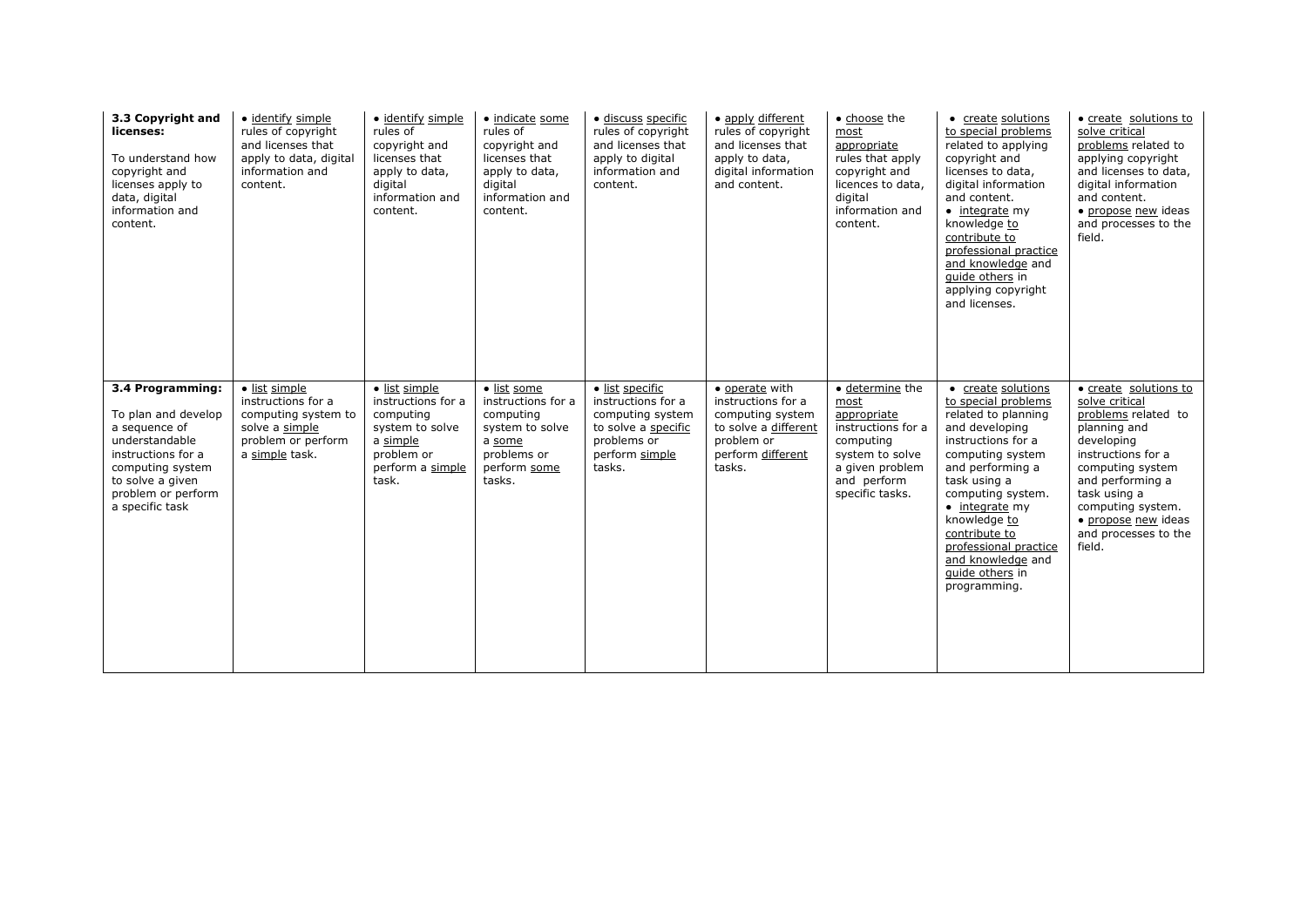# **Competence Area 4. Safety**

| <b>8 Proficiency</b><br><b>levels</b>                                                                                                                                                                                                                                  | Level 1                                                                                                                                                                                                                                                                                                  | Level 2                                                                                                                                                                                                                                                                                                       | Level 3                                                                                                                                                                                                                                                                                               | Level 4                                                                                                                                                                                                                                                                                                           | Level 5                                                                                                                                                                                                                                                                                                | Level 6                                                                                                                                                                                                                                                                                                                                                   | Level 7                                                                                                                                                                                                                                                                                                                                                                                            | Level 8                                                                                                                                                                                                                                                                                                            |
|------------------------------------------------------------------------------------------------------------------------------------------------------------------------------------------------------------------------------------------------------------------------|----------------------------------------------------------------------------------------------------------------------------------------------------------------------------------------------------------------------------------------------------------------------------------------------------------|---------------------------------------------------------------------------------------------------------------------------------------------------------------------------------------------------------------------------------------------------------------------------------------------------------------|-------------------------------------------------------------------------------------------------------------------------------------------------------------------------------------------------------------------------------------------------------------------------------------------------------|-------------------------------------------------------------------------------------------------------------------------------------------------------------------------------------------------------------------------------------------------------------------------------------------------------------------|--------------------------------------------------------------------------------------------------------------------------------------------------------------------------------------------------------------------------------------------------------------------------------------------------------|-----------------------------------------------------------------------------------------------------------------------------------------------------------------------------------------------------------------------------------------------------------------------------------------------------------------------------------------------------------|----------------------------------------------------------------------------------------------------------------------------------------------------------------------------------------------------------------------------------------------------------------------------------------------------------------------------------------------------------------------------------------------------|--------------------------------------------------------------------------------------------------------------------------------------------------------------------------------------------------------------------------------------------------------------------------------------------------------------------|
| <b>DIGCOMP V1.0</b><br><b>Proficiency levels</b>                                                                                                                                                                                                                       | <b>Foundation</b>                                                                                                                                                                                                                                                                                        |                                                                                                                                                                                                                                                                                                               | <b>Intermediate</b>                                                                                                                                                                                                                                                                                   |                                                                                                                                                                                                                                                                                                                   | <b>Advanced</b>                                                                                                                                                                                                                                                                                        |                                                                                                                                                                                                                                                                                                                                                           | <b>Highly specialised (new)</b>                                                                                                                                                                                                                                                                                                                                                                    |                                                                                                                                                                                                                                                                                                                    |
| <b>Competence</b><br>(DIGCOMP V2.0)                                                                                                                                                                                                                                    | At basic level and<br>guided, I can:                                                                                                                                                                                                                                                                     | At basic level<br>and guided<br>with some<br>autonomy, I<br>can:                                                                                                                                                                                                                                              | On my own<br>and solving<br>some generic<br>problems<br>related, I can:                                                                                                                                                                                                                               | Independently,<br>according to my<br>own needs, and<br>solving specific<br>related<br>problems, I can:                                                                                                                                                                                                            | Including the<br>support to<br>others, I can:                                                                                                                                                                                                                                                          | At advanced<br>level and<br>adapted to my<br>own needs,<br>those of others<br>and the<br>complexity of<br>the context, I<br>can:                                                                                                                                                                                                                          | At highly<br>specialised level, I<br>can:                                                                                                                                                                                                                                                                                                                                                          | At the most<br>advanced and<br>specialised level,<br>I can:                                                                                                                                                                                                                                                        |
| 4.1 Protecting<br>devices:<br>To protect devices<br>and digital content,<br>and<br>to understand risks<br>and threats in<br>digital<br>environments.<br>To know about<br>safety and security<br>measures and<br>to have a due<br>regard to reliability<br>and privacy. | · identify simple<br>ways to protect my<br>devices and digital<br>content, and<br>• differentiate<br>simple risks and<br>threats in digital<br>environments,<br>• choose simple<br>safety and security<br>measures, and<br>• identify simple<br>ways to have due<br>regard to reliability<br>and privacy | · identify simple<br>ways to protect<br>my devices and<br>digital content,<br>and<br>· differentiate<br>simple risks and<br>threats in digital<br>environments,<br>· follow simple<br>safety and<br>security<br>measures.<br>· identify simple<br>ways to have<br>due regard to<br>reliability and<br>privacy | · indicate some<br>ways to protect<br>my devices and<br>digital content,<br>and<br>· differentiate<br>some risks and<br>threats in digital<br>environments,<br>• select some<br>safety and<br>security<br>measures.<br>· indicate some<br>ways to have<br>due regard to<br>reliability and<br>privacy | · organise specific<br>ways to protect<br>my devices and<br>digital content,<br>and<br>· differentiate<br>specific risks and<br>threats in digital<br>environments,<br>• select specific<br>safety and security<br>measures.<br>• explain specific<br>ways to have due<br>regard to<br>reliability and<br>privacy | · apply different<br>ways to protect<br>devices and digital<br>content, and<br>· differentiate a<br>variety of risks<br>and threats in<br>digital<br>environments,<br>• apply safety<br>and security<br>measures.<br>• employ different<br>ways to have due<br>regard to<br>reliability and<br>privacy | · choose the<br>most<br>appropriate<br>protection for<br>devices and<br>digital content,<br>and<br>· discriminate<br>risks and threats<br>in digital<br>environments,<br>• choose the<br>most<br>appropriate<br>safety and<br>security<br>measures.<br>• assess the<br>most<br>appropriate<br>ways to have<br>due regard to<br>reliability and<br>privacy | • create solutions to<br>special problems<br>related to protecting<br>devices and digital<br>content, managing<br>risks and threats,<br>applying safety and<br>security measures,<br>and reliability and<br>privacy in digital<br>environments.<br>$\bullet$ integrate my<br>knowledge to<br>contribute to<br>professional practice<br>and knowledge and<br>quide others in<br>protecting devices. | • create solutions<br>to solve critical<br>problems related<br>to protecting<br>devices and digital<br>content, managing<br>risks and threats,<br>applying safety and<br>security measures,<br>and reliability and<br>privacy in digital<br>environments.<br>· propose new<br>ideas and processes<br>to the field. |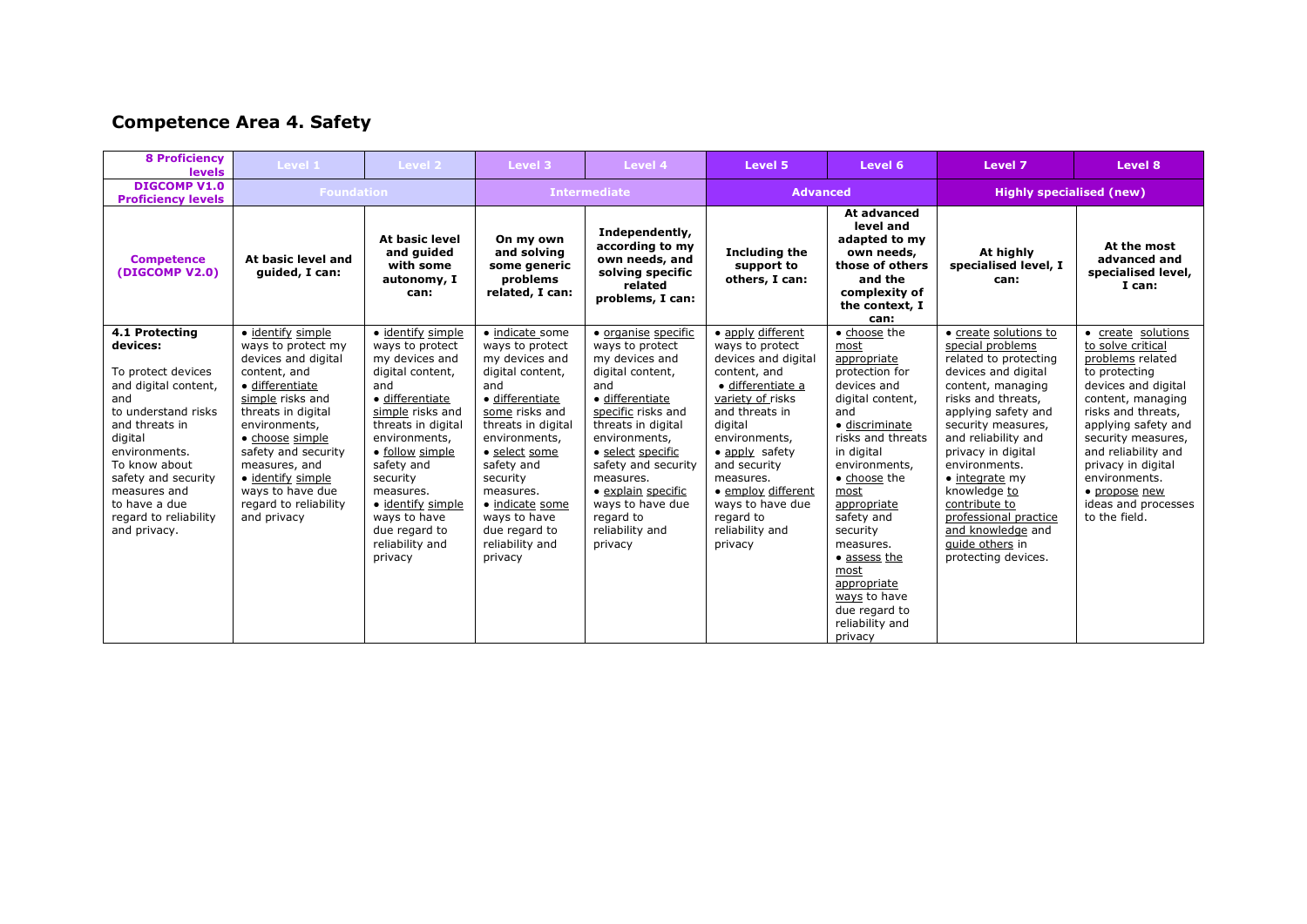| 4.2 Protecting<br>personal data and<br>privacy:<br>To protect personal<br>data and privacy in<br>digital<br>environments.<br>To understand how<br>to use and share<br>personally<br>identifiable<br>information while<br>being able to<br>protect oneself and<br>others from<br>damages.<br>To understand that<br>digital services use<br>a "Privacy policy" to<br>inform how personal<br>data is used. | • select simple ways<br>to protect my<br>personal data and<br>privacy in digital<br>environments, and<br>• identify simple<br>ways to use and<br>share personally<br>identifiable<br>information while<br>protecting myself<br>and others from<br>damages.<br>• identify simple<br>privacy policy<br>statements of how<br>my personal data is<br>used in digital<br>services. | · select simple<br>ways to protect<br>my personal<br>data and privacy<br>in digital<br>environments,<br>and<br>· identify simple<br>ways to use and<br>share personally<br>identifiable<br>information<br>while protecting<br>myself and<br>others from<br>damages.<br>· identify simple<br>privacy policy<br>statements of<br>how my<br>personal data is<br>used in digital<br>services. | · explain some<br>ways to protect<br>my personal<br>data and privacy<br>in digital<br>environments,<br>and<br>· explain some<br>ways to use and<br>share personally<br>identifiable<br>information<br>while protecting<br>myself and<br>others from<br>damages.<br>· indicate some<br>privacy policy<br>statements of<br>how my<br>personal data is<br>used in digital<br>services. | · discuss specific<br>ways to protect<br>my personal data<br>and privacy in<br>digital<br>environments, and<br>· discuss specific<br>ways to use and<br>share personally<br>identifiable<br>information while<br>protecting myself<br>and others from<br>damages.<br>· indicate specific<br>privacy policy<br>statements of how<br>my personal data<br>is used in digital<br>services. | · apply different<br>ways to protect<br>my personal data<br>and privacy in<br>digital<br>environments, and<br>• apply different<br>specific ways to<br>share my data<br>while protecting<br>myself and others<br>from dangers.<br>• show privacy<br>policy statements<br>of how my<br>personal data is<br>used in digital<br>services. | • choose the<br>more<br>appropriate<br>ways to protect<br>personal data<br>and privacy in<br>digital<br>environments,<br>and<br>• evaluate the<br>most<br>appropriate<br>ways of using<br>and sharing<br>personally<br>identifiable<br>information<br>while protecting<br>myself and<br>others from<br>damages.<br>• evaluate the<br>appropriateness<br>of privacy policy<br>statements on<br>how personal<br>data are used. | • create solutions to<br>special problems<br>related to protecting<br>personal data and<br>privacy in digital<br>environments, using<br>and sharing<br>personally identifiable<br>information protecting<br>self and others from<br>dangers, and privacy<br>policies to use my<br>personal data.<br>$\bullet$ integrate my<br>knowledge to<br>contribute to<br>professional practice<br>and knowledge and<br>guide others in<br>protecting personal<br>data and privacy. | • create solutions<br>to solve critical<br>problems related<br>to protecting<br>personal data and<br>privacy in digital<br>environments,<br>using and sharing<br>personally<br>identifiable<br>information<br>protecting self and<br>others from<br>dangers, and<br>privacy policies to<br>use my personal<br>data.<br>• propose new<br>ideas and processes<br>to the field. |
|---------------------------------------------------------------------------------------------------------------------------------------------------------------------------------------------------------------------------------------------------------------------------------------------------------------------------------------------------------------------------------------------------------|-------------------------------------------------------------------------------------------------------------------------------------------------------------------------------------------------------------------------------------------------------------------------------------------------------------------------------------------------------------------------------|-------------------------------------------------------------------------------------------------------------------------------------------------------------------------------------------------------------------------------------------------------------------------------------------------------------------------------------------------------------------------------------------|-------------------------------------------------------------------------------------------------------------------------------------------------------------------------------------------------------------------------------------------------------------------------------------------------------------------------------------------------------------------------------------|----------------------------------------------------------------------------------------------------------------------------------------------------------------------------------------------------------------------------------------------------------------------------------------------------------------------------------------------------------------------------------------|----------------------------------------------------------------------------------------------------------------------------------------------------------------------------------------------------------------------------------------------------------------------------------------------------------------------------------------|------------------------------------------------------------------------------------------------------------------------------------------------------------------------------------------------------------------------------------------------------------------------------------------------------------------------------------------------------------------------------------------------------------------------------|--------------------------------------------------------------------------------------------------------------------------------------------------------------------------------------------------------------------------------------------------------------------------------------------------------------------------------------------------------------------------------------------------------------------------------------------------------------------------|------------------------------------------------------------------------------------------------------------------------------------------------------------------------------------------------------------------------------------------------------------------------------------------------------------------------------------------------------------------------------|
|---------------------------------------------------------------------------------------------------------------------------------------------------------------------------------------------------------------------------------------------------------------------------------------------------------------------------------------------------------------------------------------------------------|-------------------------------------------------------------------------------------------------------------------------------------------------------------------------------------------------------------------------------------------------------------------------------------------------------------------------------------------------------------------------------|-------------------------------------------------------------------------------------------------------------------------------------------------------------------------------------------------------------------------------------------------------------------------------------------------------------------------------------------------------------------------------------------|-------------------------------------------------------------------------------------------------------------------------------------------------------------------------------------------------------------------------------------------------------------------------------------------------------------------------------------------------------------------------------------|----------------------------------------------------------------------------------------------------------------------------------------------------------------------------------------------------------------------------------------------------------------------------------------------------------------------------------------------------------------------------------------|----------------------------------------------------------------------------------------------------------------------------------------------------------------------------------------------------------------------------------------------------------------------------------------------------------------------------------------|------------------------------------------------------------------------------------------------------------------------------------------------------------------------------------------------------------------------------------------------------------------------------------------------------------------------------------------------------------------------------------------------------------------------------|--------------------------------------------------------------------------------------------------------------------------------------------------------------------------------------------------------------------------------------------------------------------------------------------------------------------------------------------------------------------------------------------------------------------------------------------------------------------------|------------------------------------------------------------------------------------------------------------------------------------------------------------------------------------------------------------------------------------------------------------------------------------------------------------------------------------------------------------------------------|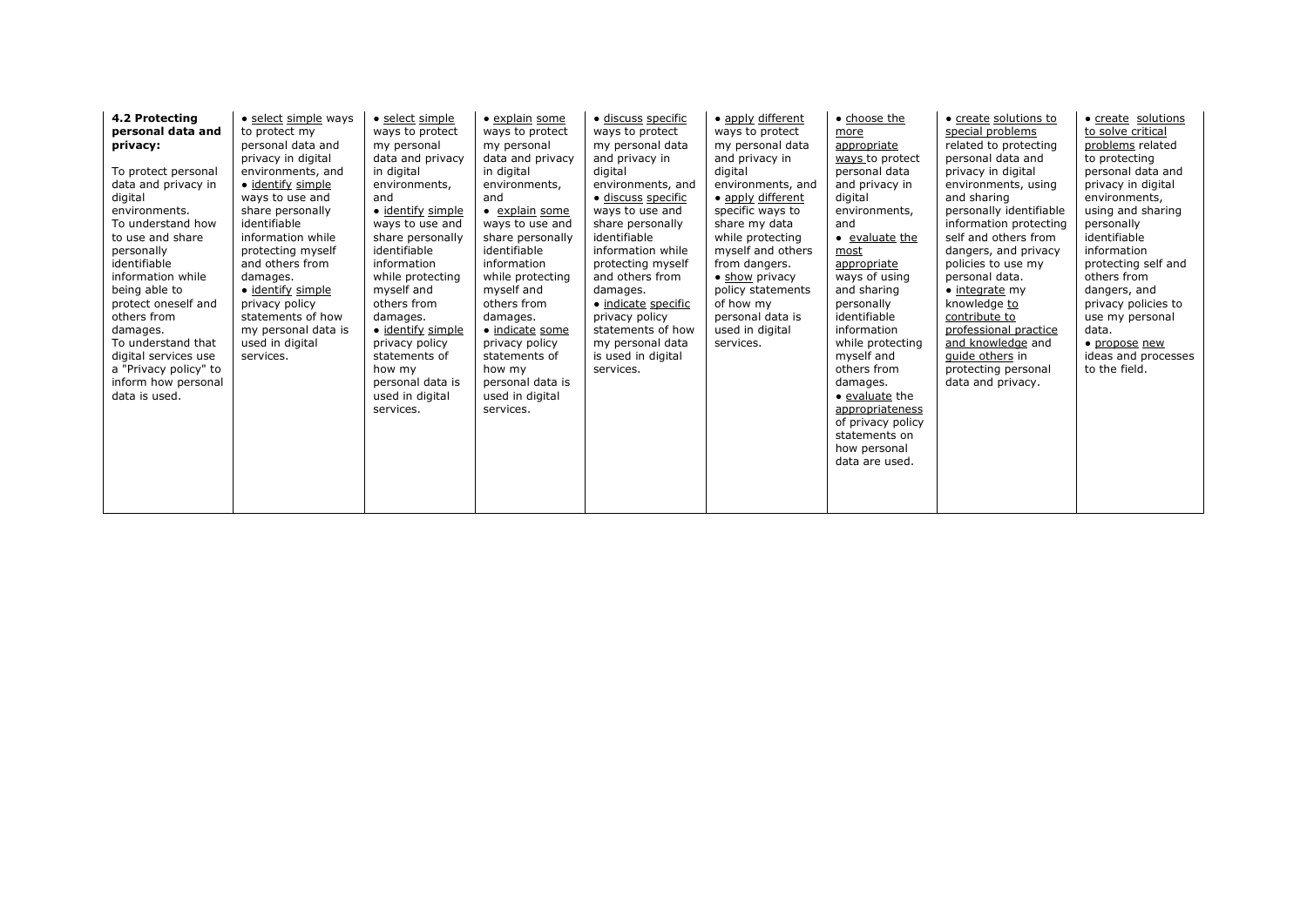| 4.3 Protecting<br>health and well-<br>being:<br>To be able to avoid<br>health-risks and<br>threats to physical<br>and psychological<br>well-being while<br>using digital<br>technologies.<br>To be able to<br>protect oneself and<br>others from possible<br>dangers in digital<br>environments (e.g.<br>cyber bullying).<br>To be aware of<br>digital technologies<br>for social well-being<br>and social inclusion. | · differentiate<br>simple ways to avoid<br>health -risks and<br>threats to physical<br>and psychological<br>well-being while<br>using digital<br>technologies.<br>• select simple ways<br>to protect myself<br>and others from<br>possible dangers in<br>digital<br>environments.<br>• identify simple<br>digital technologies<br>for social well-being<br>and social inclusion. | · differentiate<br>simple ways to<br>avoid health -<br>risks and threats<br>to physical and<br>psychological<br>well-being while<br>using digital<br>technologies.<br>· select simple<br>ways to protect<br>myself and<br>others from<br>possible dangers<br>in digital<br>environments.<br>· identify simple<br>digital<br>technologies for<br>social well-being<br>and social<br>inclusion. | · explain some<br>ways to how to<br>avoid health -<br>risks and threats<br>to physical and<br>psychological<br>well-being while<br>using digital<br>technologies.<br>· select some<br>ways to protect<br>myself and<br>others from<br>dangers in<br>digital<br>environments.<br>· indicate some<br>digital<br>technologies for<br>social well-being<br>and social<br>inclusion. | · explain specific<br>ways to how to<br>avoid threats to<br>my physical and<br>psychological<br>health related with<br>the use of<br>technology.<br>· select specific<br>ways to protect<br>self and others<br>from dangers in<br>digital<br>environments.<br>· discuss on<br>specific digital<br>technologies for<br>social well-being<br>and inclusion. | • show different<br>ways to avoid<br>health -risks and<br>threats to physical<br>and psychological<br>well-being while<br>using digital<br>technologies.<br>• apply different<br>ways to protect<br>myself and others<br>from dangers in<br>digital<br>environments.<br>• show different<br>digital<br>technologies for<br>social well-being<br>and social<br>inclusion. | · discriminate<br>the most<br>appropriate<br>ways to avoid<br>health -risks and<br>threats to<br>physical and<br>psychological<br>well-being while<br>using digital<br>technologies.<br>$\bullet$ adapt the<br>most<br>appropriate<br>ways to protect<br>myself and<br>others from<br>dangers in<br>digital<br>environments.<br>• vary the use of<br>digital<br>technologies for<br>social well-being<br>and social<br>inclusion. | • create solutions to<br>special problems<br>related to avoiding<br>health -risks and<br>threats to well-being<br>while using digital<br>technologies, to<br>protect self and<br>others from dangers<br>in digital<br>environments, and to<br>the use of digital<br>technologies for social<br>well-being and social<br>inclusion.<br>$\bullet$ integrate my<br>knowledge to<br>contribute to<br>professional practice<br>and knowledge and<br>quide others in<br>protecting health. | · create solutions<br>to solve critical<br>problems related to<br>avoiding health -<br>risks and threats to<br>well-being while<br>using digital<br>technologies, to<br>protect self and<br>others from<br>dangers in digital<br>environments, and<br>to the use of digital<br>technologies for<br>social well-being<br>and social inclusion.<br>· propose new<br>ideas and processes<br>to the field. |
|-----------------------------------------------------------------------------------------------------------------------------------------------------------------------------------------------------------------------------------------------------------------------------------------------------------------------------------------------------------------------------------------------------------------------|----------------------------------------------------------------------------------------------------------------------------------------------------------------------------------------------------------------------------------------------------------------------------------------------------------------------------------------------------------------------------------|-----------------------------------------------------------------------------------------------------------------------------------------------------------------------------------------------------------------------------------------------------------------------------------------------------------------------------------------------------------------------------------------------|---------------------------------------------------------------------------------------------------------------------------------------------------------------------------------------------------------------------------------------------------------------------------------------------------------------------------------------------------------------------------------|-----------------------------------------------------------------------------------------------------------------------------------------------------------------------------------------------------------------------------------------------------------------------------------------------------------------------------------------------------------|--------------------------------------------------------------------------------------------------------------------------------------------------------------------------------------------------------------------------------------------------------------------------------------------------------------------------------------------------------------------------|-----------------------------------------------------------------------------------------------------------------------------------------------------------------------------------------------------------------------------------------------------------------------------------------------------------------------------------------------------------------------------------------------------------------------------------|--------------------------------------------------------------------------------------------------------------------------------------------------------------------------------------------------------------------------------------------------------------------------------------------------------------------------------------------------------------------------------------------------------------------------------------------------------------------------------------|--------------------------------------------------------------------------------------------------------------------------------------------------------------------------------------------------------------------------------------------------------------------------------------------------------------------------------------------------------------------------------------------------------|
| 4.4 Protecting the<br>environment:<br>To be aware of the<br>environmental<br>impact of digital<br>technologies and<br>their use.                                                                                                                                                                                                                                                                                      | • recognise simple<br>environmental<br>impacts of digital<br>technologies and<br>their use.                                                                                                                                                                                                                                                                                      | $\bullet$ recognise<br>simple<br>environmental<br>impacts of<br>digital<br>technologies and<br>their use.                                                                                                                                                                                                                                                                                     | • indicate some<br>environmental<br>impacts of<br>digital<br>technologies and<br>their use.                                                                                                                                                                                                                                                                                     | · discuss specific<br>ways to protect<br>the environment<br>from the impact of<br>digital<br>technologies and<br>their use.                                                                                                                                                                                                                               | • show different<br>ways to protect<br>the environment<br>from the impact of<br>digital<br>technologies and<br>their use.                                                                                                                                                                                                                                                | • choose the<br>most<br>appropriate<br>solutions to<br>protect the<br>environment<br>from the impact<br>of digital<br>technologies and<br>their use.                                                                                                                                                                                                                                                                              | • create solutions to<br>special problems<br>related to protecting<br>the environment from<br>the impact of digital<br>technologies and their<br>use.<br>$\bullet$ integrate my<br>knowledge to<br>contribute to<br>professional practice<br>and knowledge and<br>guide others in<br>protecting the<br>environment.                                                                                                                                                                  | • create solutions<br>to solve critical<br>problems related to<br>protecting the<br>environment from<br>the impact of digital<br>technologies and<br>their use.<br>· propose new<br>ideas and processes<br>to the field.                                                                                                                                                                               |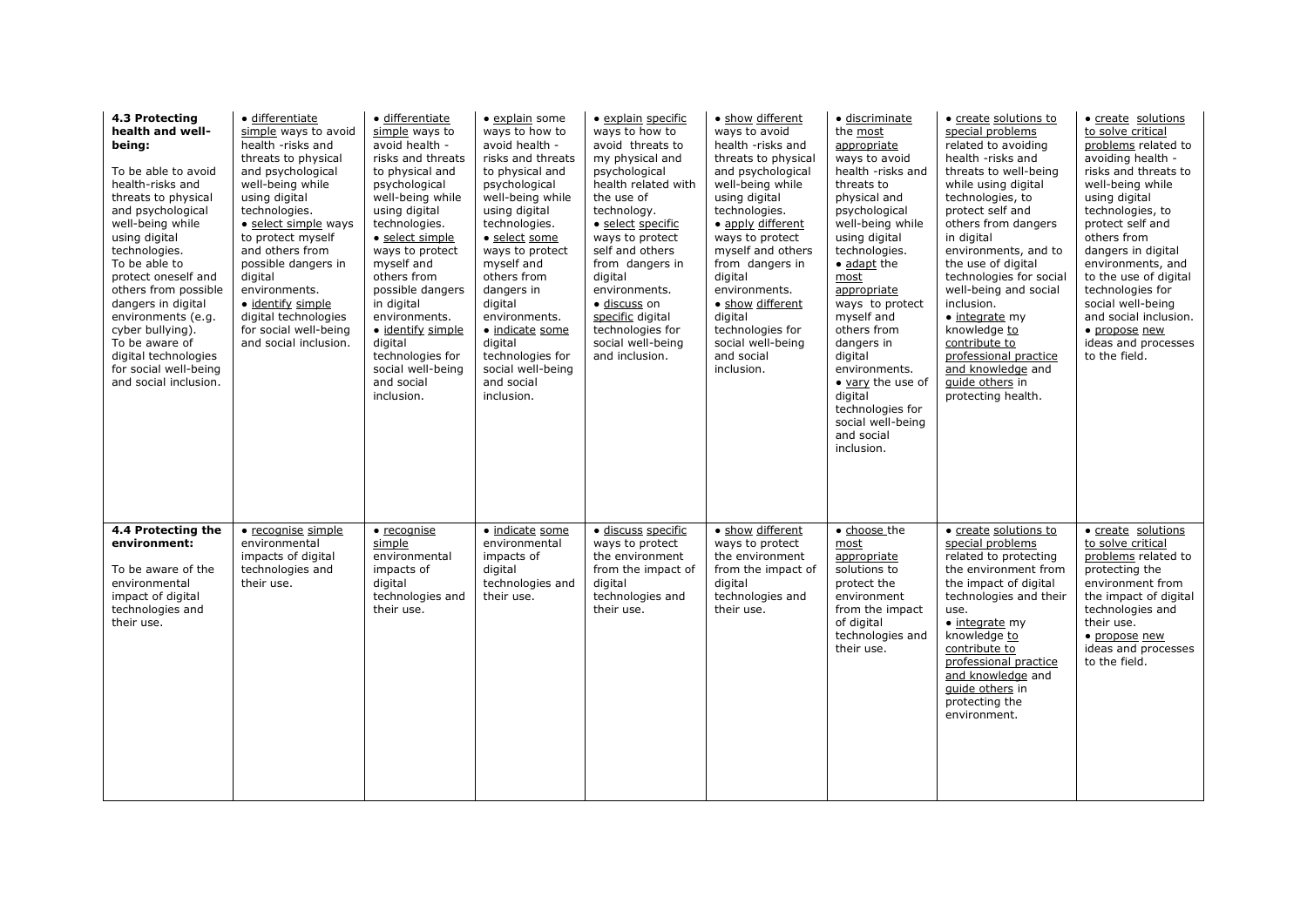# **Competence Area 5. Problem solving**

| <b>8 Proficiency</b><br><b>levels</b>                                                                                                                                                                                              | Level 1                                                                                                                                                            | Level 2                                                                                                                                                                  | Level 3                                                                                                                                                      | Level 4                                                                                                                                                          | Level 5                                                                                                                                                  | Level 6                                                                                                                                                                    | Level 7                                                                                                                                                                                                                                                                                                        | Level 8                                                                                                                                                                                                          |
|------------------------------------------------------------------------------------------------------------------------------------------------------------------------------------------------------------------------------------|--------------------------------------------------------------------------------------------------------------------------------------------------------------------|--------------------------------------------------------------------------------------------------------------------------------------------------------------------------|--------------------------------------------------------------------------------------------------------------------------------------------------------------|------------------------------------------------------------------------------------------------------------------------------------------------------------------|----------------------------------------------------------------------------------------------------------------------------------------------------------|----------------------------------------------------------------------------------------------------------------------------------------------------------------------------|----------------------------------------------------------------------------------------------------------------------------------------------------------------------------------------------------------------------------------------------------------------------------------------------------------------|------------------------------------------------------------------------------------------------------------------------------------------------------------------------------------------------------------------|
| <b>DIGCOMP V1.0</b><br><b>Proficiency levels</b>                                                                                                                                                                                   | <b>Foundation</b>                                                                                                                                                  |                                                                                                                                                                          | <b>Intermediate</b>                                                                                                                                          |                                                                                                                                                                  | <b>Advanced</b>                                                                                                                                          |                                                                                                                                                                            | <b>Highly specialised (new)</b>                                                                                                                                                                                                                                                                                |                                                                                                                                                                                                                  |
| <b>Competence</b><br>(DIGCOMP V2.0)                                                                                                                                                                                                | At basic level and<br>quided, I can:                                                                                                                               | <b>At basic level</b><br>and guided<br>with some<br>autonomy, I<br>can:                                                                                                  | On my own<br>and solving<br>some generic<br>problems<br>related, I can:                                                                                      | Independently,<br>according to my<br>own needs, and<br>solving specific<br>related<br>problems, I can:                                                           | <b>Including the</b><br>support to<br>others, I can:                                                                                                     | At advanced<br>level and<br>adapted to my<br>own needs,<br>those of others<br>and the<br>complexity of<br>the context, I<br>can:                                           | At highly<br>specialised level, I<br>can:                                                                                                                                                                                                                                                                      | At the most<br>advanced and<br>specialised level,<br>I can:                                                                                                                                                      |
| 5.1 Solving<br>technical<br>problems:<br>To identify technical<br>problems when<br>operating devices<br>and using digital<br>environments, and<br>to solve them (from<br>trouble-shooting to<br>solving more<br>complex problems). | · identify simple<br>technical problems<br>when operating<br>devices and using<br>digital<br>environments, and<br>• identify simple<br>solutions to solve<br>them. | · identify simple<br>technical<br>problems when<br>operating<br>devices and<br>using digital<br>environments,<br>and<br>• identify simple<br>solutions to<br>solve them. | · indicate some<br>technical<br>problems when<br>operating<br>devices and<br>using digital<br>environments,<br>and<br>• select some<br>solutions to<br>them. | · differentiate<br>specific technical<br>problems when<br>operating devices<br>and using digital<br>environments, and<br>• select specific<br>solutions to them. | · assess technical<br>problems when<br>using digital<br>environments and<br>operating digital<br>devices, and<br>· apply different<br>solutions to them. | • revise<br>technical<br>problems when<br>operating<br>devices and<br>using digital<br>environments,<br>and<br>• resolve them<br>with the most<br>appropriate<br>solutions | • create solutions to<br>special problems<br>related to technical<br>problems when<br>operating devices and<br>using digital<br>environments.<br>$\bullet$ integrate my<br>knowledge to<br>contribute to<br>professional practice<br>and knowledge and to<br>guide others in<br>solving technical<br>problems. | • create solutions<br>to solve critical<br>problems related to<br>technical problems<br>when operating<br>devices and using<br>digital<br>environments.<br>• propose new<br>ideas and processes<br>to the field. |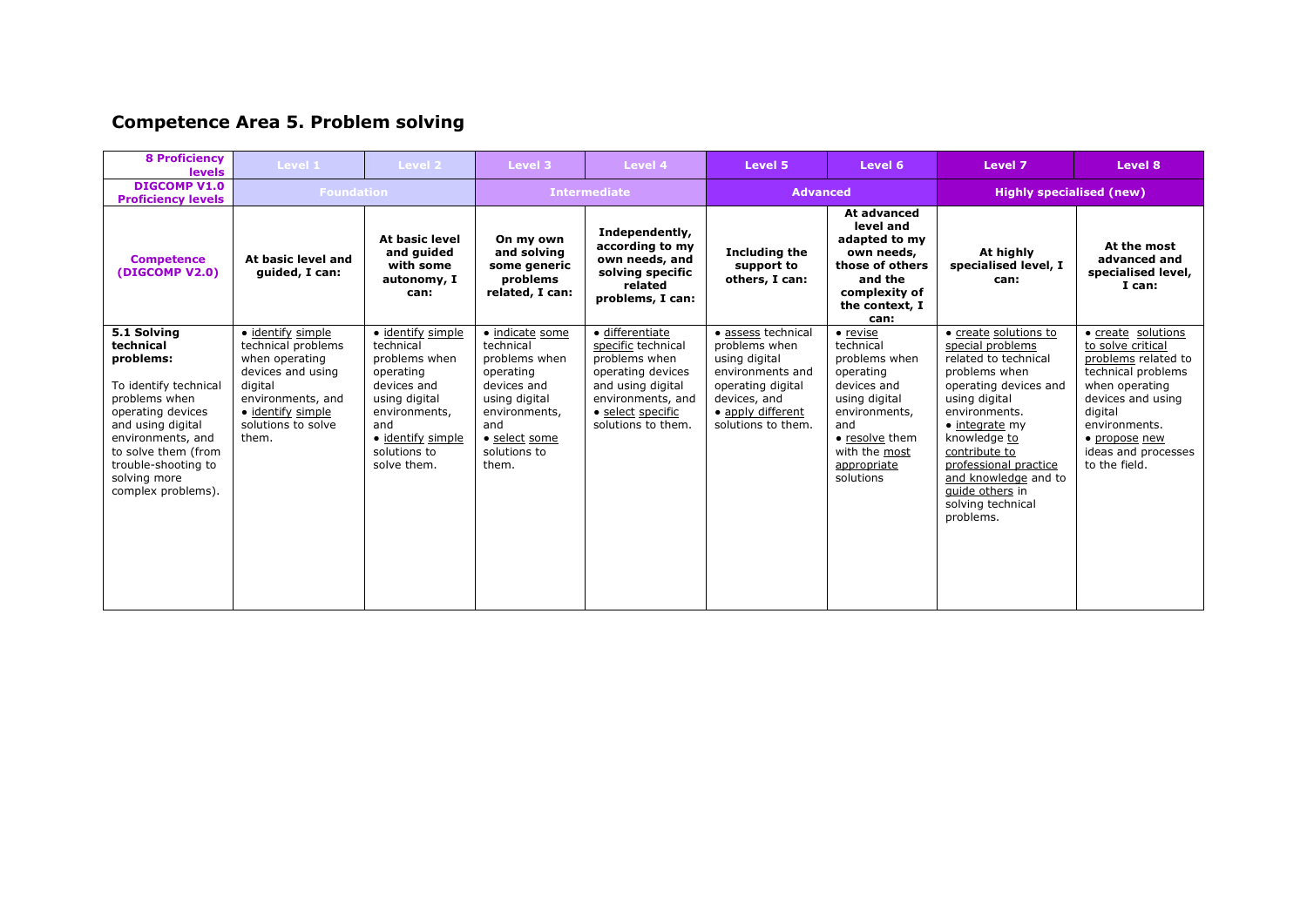| 5.2 Identifying<br>needs and<br>technological<br>responses:<br>To assess needs<br>and<br>to identify,<br>evaluate, select and<br>use digital tools and<br>possible<br>technological<br>responses solve<br>them.<br>To adjust and<br>customise digital<br>environments to<br>personal needs (e.g.<br>accessibility).                                            | · identify digital<br>needs, and<br>• recognise simple<br>digital tools and<br>possible<br>technological<br>responses to solve<br>those needs.<br>• choose simple<br>ways to adjust and<br>customise digital<br>environments to<br>personal needs.                                                               | · identify digital<br>needs, and<br>$\bullet$ recognise<br>simple digital<br>tools and<br>possible<br>technological<br>responses to<br>solve those<br>needs.<br>· choose simple<br>ways to adjust<br>and customise<br>digital<br>environments<br>to personal<br>needs.                                         | · indicate some<br>digital needs,<br>and<br>• select some<br>digital tools and<br>possible<br>technological<br>responses to<br>solve those<br>needs.<br>· select_some<br>ways to adjust<br>and customise<br>digital<br>environments to<br>personal needs.                                                                | · explain specific<br>digital needs, and<br>· select specific<br>digital tools and<br>possible<br>technological<br>responses to solve<br>those needs.<br>· select specific<br>ways to adjust<br>and customise<br>digital<br>environments to<br>personal needs.                                                                            | · assess digital<br>needs,<br>• apply different<br>digital tools and<br>possible<br>technological<br>responses to solve<br>those needs.<br>• use different<br>ways to adjust and<br>customise digital<br>environments to<br>personal needs.                                 | • assess digital<br>needs.<br>• choose the<br>most<br>appropriate<br>digital tools and<br>possible<br>technological<br>responses to<br>solve those<br>needs.<br>· decide the<br>most<br>appropriate<br>ways to adjust<br>and customise<br>digital<br>environments to<br>personal needs | • create solutions to<br>special problems<br>related to using<br>digital tools and<br>possible technological<br>responses, and to<br>adapt and customise<br>digital environments<br>to personal needs.<br>• integrate my<br>knowledge to<br>contribute to<br>professional practice<br>and knowledge and<br>quide others in<br>identifying needs and<br>technological<br>responses. | • create solutions<br>to solve critical<br>problems related to<br>using digital tools<br>and possible<br>technological<br>responses, and to<br>adapt and<br>customise digital<br>environments to<br>personal needs.<br>$\bullet$ I can propose<br>new ideas and<br>processes to the<br>field. |
|----------------------------------------------------------------------------------------------------------------------------------------------------------------------------------------------------------------------------------------------------------------------------------------------------------------------------------------------------------------|------------------------------------------------------------------------------------------------------------------------------------------------------------------------------------------------------------------------------------------------------------------------------------------------------------------|----------------------------------------------------------------------------------------------------------------------------------------------------------------------------------------------------------------------------------------------------------------------------------------------------------------|--------------------------------------------------------------------------------------------------------------------------------------------------------------------------------------------------------------------------------------------------------------------------------------------------------------------------|-------------------------------------------------------------------------------------------------------------------------------------------------------------------------------------------------------------------------------------------------------------------------------------------------------------------------------------------|-----------------------------------------------------------------------------------------------------------------------------------------------------------------------------------------------------------------------------------------------------------------------------|----------------------------------------------------------------------------------------------------------------------------------------------------------------------------------------------------------------------------------------------------------------------------------------|------------------------------------------------------------------------------------------------------------------------------------------------------------------------------------------------------------------------------------------------------------------------------------------------------------------------------------------------------------------------------------|-----------------------------------------------------------------------------------------------------------------------------------------------------------------------------------------------------------------------------------------------------------------------------------------------|
| 5.3 Creatively<br>using digital<br>technology:<br>To use digital tools<br>and technologies to<br>create knowledge<br>and to innovate<br>processes and<br>products.<br>To engage<br>individually and<br>collectively in<br>cognitive processing<br>to understand and<br>resolve conceptual<br>problems and<br>problem situations<br>in digital<br>environments. | · identify simple<br>digital tools and<br>technologies that<br>can create<br>knowledge and<br>innovate processes<br>and products.<br>• show interest in<br>simple cognitive<br>processing to<br>understand and<br>resolve simple<br>conceptual problems<br>and problem<br>situations in digital<br>environments. | · identify simple<br>digital tools and<br>technologies<br>that can create<br>knowledge and<br>innovate<br>processes and<br>products<br>· follow simple<br>cognitive<br>processing to<br>understand and<br>resolve simple<br>conceptual<br>problems and<br>problem<br>situations in<br>digital<br>environments. | · select digital<br>tools and<br>technologies to<br>create some<br>knowledge and<br>for some<br>innovate<br>processes and<br>products.<br>$\bullet$ engage in<br>some cognitive<br>processing to<br>understand and<br>resolve some<br>conceptual<br>problems and<br>problem<br>situations in<br>digital<br>environments. | · differentiate<br>digital tools and<br>technologies to<br>create specific<br>knowledge and for<br>specific innovate<br>processes and<br>products.<br>$\bullet$ engage in<br>specific cognitive<br>processing to<br>understand and<br>resolve specific<br>conceptual<br>problems and<br>problem situations<br>in digital<br>environments. | • apply different<br>digital tools and<br>technologies to<br>create knowledge<br>and innovative<br>processes and<br>products.<br>• apply cognitive<br>processing to<br>resolve different<br>conceptual<br>problems and<br>problem situations<br>in digital<br>environments. | $\bullet$ adapt<br>knowledge and<br>processes and<br>products using<br>the most<br>appropriate<br>digital tools and<br>technologies.<br>· resolve<br>conceptual<br>problems and<br>problem<br>situations in<br>digital<br>environments by<br>engaging in<br>cognitive<br>processing.   | • create solutions to<br>special problems<br>related to using<br>digital tools and<br>technologies to create<br>knowledge and to<br>innovate processes<br>and products.<br>$\bullet$ integrate my<br>knowledge to<br>contribute to<br>professional practice<br>and knowledge and<br>guide others in<br>creatively using<br>digital technologies.                                   | • create solutions<br>to solve critical<br>problems related to<br>using digital tools<br>and technologies to<br>create knowledge<br>and to innovate<br>processes and<br>products.<br>• propose new<br>ideas and processes<br>to the field.                                                    |